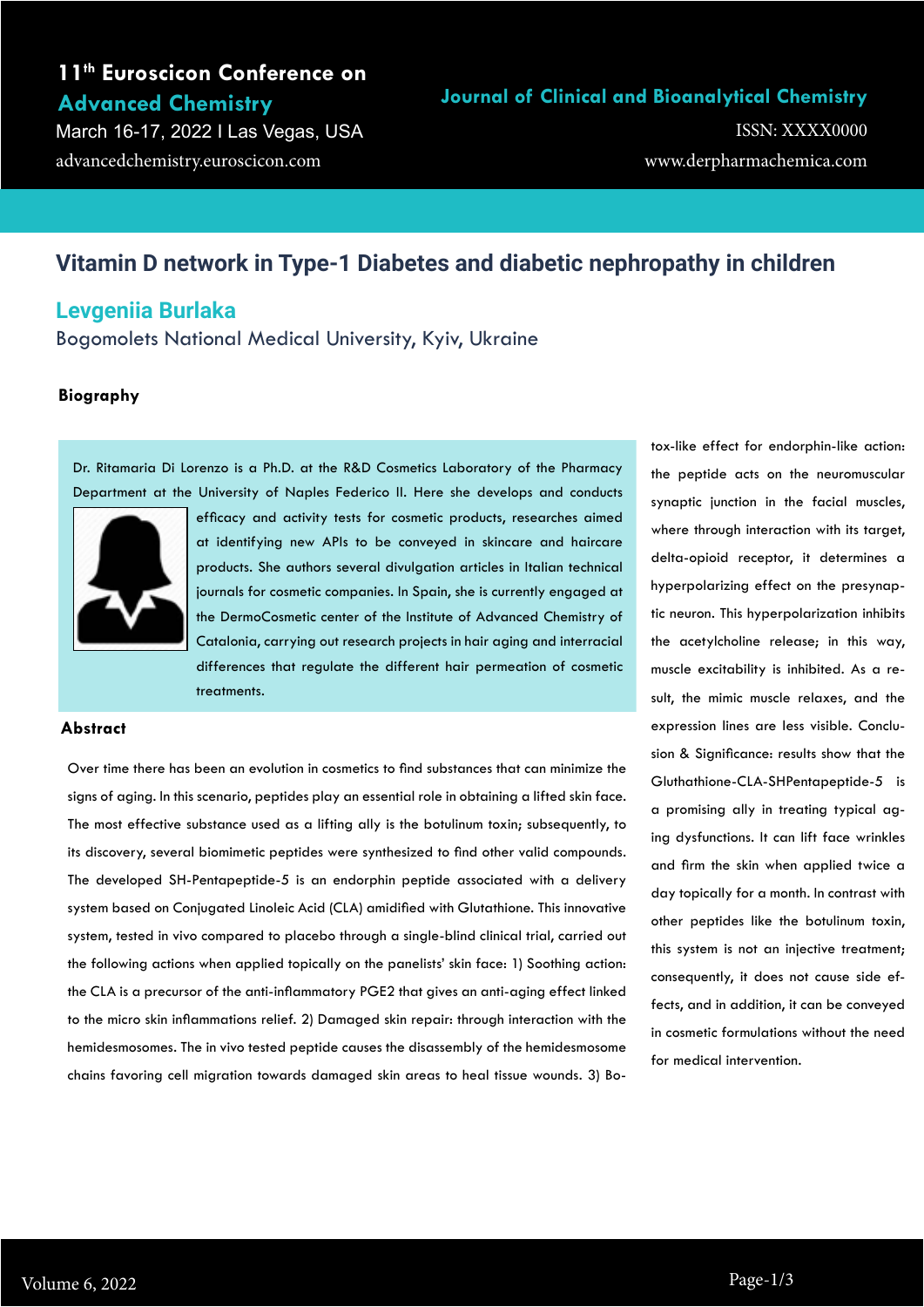# **11th Euroscicon Conference on Advanced Chemistry**

March 16-17, 2022 I Las Vegas, USA advancedchemistry.euroscicon.com

## **Journal of Clinical and Bioanalytical Chemistry**

www.derpharmachemica.com ISSN: XXXX0000

### **Importance of Research**

Diabetic nephropathy (DN) is one of the most frequent microvascular complications of diabetes mellitus, affecting 25 to 40% of patients with type 1 diabetes (T1D) . It is the single most common cause of end stage renal disease (ESRD) in adults in the Western world. Diabetic nephropathy is marked by pathological changes occurring in the renal glomeruli that lead to the development of albuminuria, hypertension, and progressive decline in renal function . Hypertension is both a feature of, and a risk factor for the progression of diabetic nephropathy . Studies using ambulatory blood pressure monitoring (ABPM) have examined early patterns of blood pressure abnormalities in individuals with diabetes and the link to renal disease progression. Lurbe et al. found that abnormal nocturnal dipping of systolic blood pressure (SBP) was linked to progression of microalbuminuria . while Marcovecchio et al. found that daytime diastolic blood pressure was most predictive of future microalbuminuria .

Traditionally, measurement of microalbuminuria (urine microalbumin/Cr ratio: 30 to 300 mg/g) has been used in the clinical setting to screen for diabetic nephropathy. However, evidence suggests that renal pathological changes such as nephromegaly and glomerular basement membrane thickening develop soon after diabetes diagnosis and much earlier than microalbuminuria can be detected . Several serum and urine markers are increased in children with T1D compared to healthy controls signaling the different aspects of pathophysiology involved in this complication. Of interest to our study, urinary neutrophil gelatinase-associated lipocalin (uNGAL) has been studied extensively as a marker of tubular damage in both acute and chronic kidney disease of various etiologies . Urinary pentosidine is an advanced glycation end product (AGE) that marks oxidative stress caused by tissue exposure to hyperglycemia, and levels of urine pentosidine are elevated in patients with T1D. Changes in the levels of these markers in the urine has been documented in patients with T1D. However, correlation with clinical features of diabetic nephropathy such as blood pressure patterns and with glycemic risk factors has not been fully established.

While the role of overall hyperglycemia, as measured by glycated hemoglobin (HbA1c), in the pathogenesis of diabetic kidney disease is well established , the role of glycemic variability (GV) is an area of debate. In-vitro studies have demonstrated that glycemic excursions are more deleterious to human endothelial cells than sustained hyperglycemia . GV has been linked clinically to the development of diabetic retinopathy and neuropathy in both T1 and T2 diabetes . Using self-measured blood glucose levels, earlier studies concluded that GV was not associated independently with diabetes complications . However, more recent studies using continuous glucose monitoring (CGM) data demonstrated a role for GV in diabetic nephropathy. The specific contribution of GV to the disease process in various stages of DN is yet to be elucidated.

### **About University:**

Arfa Abrar Malik is a PhD research scholar at the Institute of Chemistry, Chinese Academy of Science Beijing China. Her research work is focused on the synthesis of transition metal complexes and the effect of their activities on ethylene polymerization. Her research focus for the duration of her Ph.D. is to synthesize organometallic complexes of Iron and Cobalt and correlate her experimental results with the models/simulations, which she computed during her MS research. She also managed to successfully publish her MS research based on the simulation and models of the transition metal complexes and their enhancement as catalysts in ethylene oligo/polymerization. Currently, she is working as an exchange researcher at the Department of Chemistry, Quaid-i-Azam University Islamabad, Pakistan. Apart from her philanthropic activities, Arfa is Co-Founder at WEmpower Pakistan and also affiliated with this international non-profit organization as the Chief Information Officer and works towards bridging the gap between competent students and academia. She advises students regarding their PhD applications and scholarships.